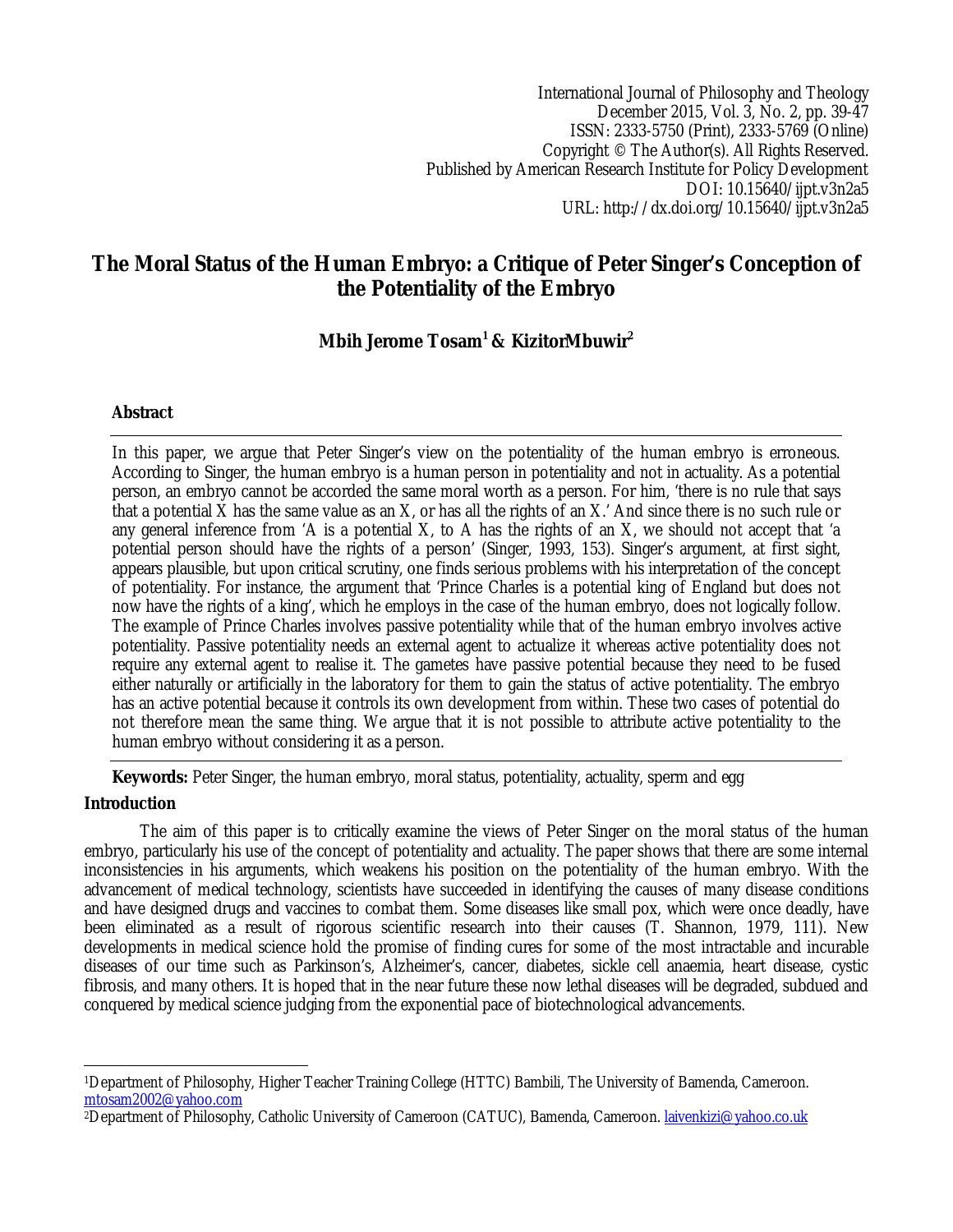One of the ways through which science may employ to eliminate these fatal diseases is through human embryonic experimentation. The centrality of embryo research in finding cures for some of the above mentioned lethal diseases and for assisted reproduction has made the question of the moral status of the human embryo one of the most contentious contemporary moral and political issues. This is so for the following reasons: First, the use of human embryos for research offers prospects for the deliberate alteration and enhancement of the genetic structure of human beings, thereby making human nature malleable (Barbour, 1990, 214-215). This modern mechanistic scientific outlook which considers humans as machines which could be altered, repaired or even discarded when they become defective, raises moral concerns which should not be undermined because of the potential benefits that this scientific project to humankind. Secondly, a moral debate surrounds human embryonic stem cell research because it is associated with the creation and destruction of human embryos for reproductive and regenerative medicine (Singer, 1993, 136). In this paper, we critically examine Singer's view on the potential of the human embryo.

Peter Singer's views concerning issues of life and death have sparked some of the most animated debates in contemporary moral philosophy. In challenging traditional taboos about life and death, Singer has helped to broaden our moral horizons concerning such questions. His views are radical and have challenged traditional morality. In his preface to *Practical Ethics* (1993)*,* Singer acknowledges this when he writes:

In the commotion that followed the cancellation of a conference in Germany at which I had been invited to speak, the German sponsoring organization, to dissociate itself from my views, passed a series of motions, one of which read: 'the uniqueness of human life forbids any comparison – or more specifically, equation of human existence with other living beings, with their forms of life or interest.' Comparing and in some cases equating, the lives of humans and animals is exactly what this book is about (Singer, 1993, ix).

In other major works like: *Rethinking Life and Death: The Collapse of our Traditional Ethics* (1994) and *Animal Liberation: The Definitive Classic of Animal Movement* (1975/2009), Singer states his radical stance on the moral status of the human embryo. We argue that although Singer's arguments on the moral status of the human embryo may be logically appealing, there are some logical inconsistencies which undermine his argument. What is Singer's understanding of the moral status of the human embryo and how plausible are his arguments on the potentiality of the human embryo?

## **Definition of Key Terms**

## **Moral Status**

According to Tom Beauchamp and James Childress, to have moral status is to be morally worthy, to deserve the respect and protection accorded by moral norms and this can only be accorded to entities that can be morally wronged by actions (Beauchamp and Childress, 2009, 66). An agent shows moral respect for something or someone when s/he "sincerely considers and actually treats an entity as worthy of some degree of difference, reverence or regard" (Meyer and Nelson, 2001). In effect, this kind of respect is based on recognition of the entity's moral status. A being "towards which moral agents have direct obligations, or whose needs, interests or well-being requires protection ... will also command respect" (Meyer and Nelson, 2001). To have moral worth therefore is to merit the protection accorded by moral norms, rules, obligations and rights. Only an entity which has moral standing can be morally wronged. In this essay the traditional account of moral status is employed which holds that "all humans have full moral status and only humans have that status. Distinctively, human properties demarcate that which has moral value and delineate which beings constitute the moral community," (Beauchamp and Childress, 67). This account underscores the idea that a human being possesses this value from the very moment it becomes human, that is, from the moment of conception, till when it ceases to be, that is, at death. However, we also acknowledge that other species may have moral status, but not the same moral status as humans.

## **Human Embryo**

The simplest definition of the human embryo is that it is the product of the fusion of the male and the female gametes, what biologists have traditionally called fertilization. An embryo is the entity that arises as a result of human fertilization. From this definition, therefore, a human embryo is a human being/person at an early stage of life (Rolf, 2012, 747). From this perspective, the human embryo is a premature person imbued with potentials to be actualized as it develops.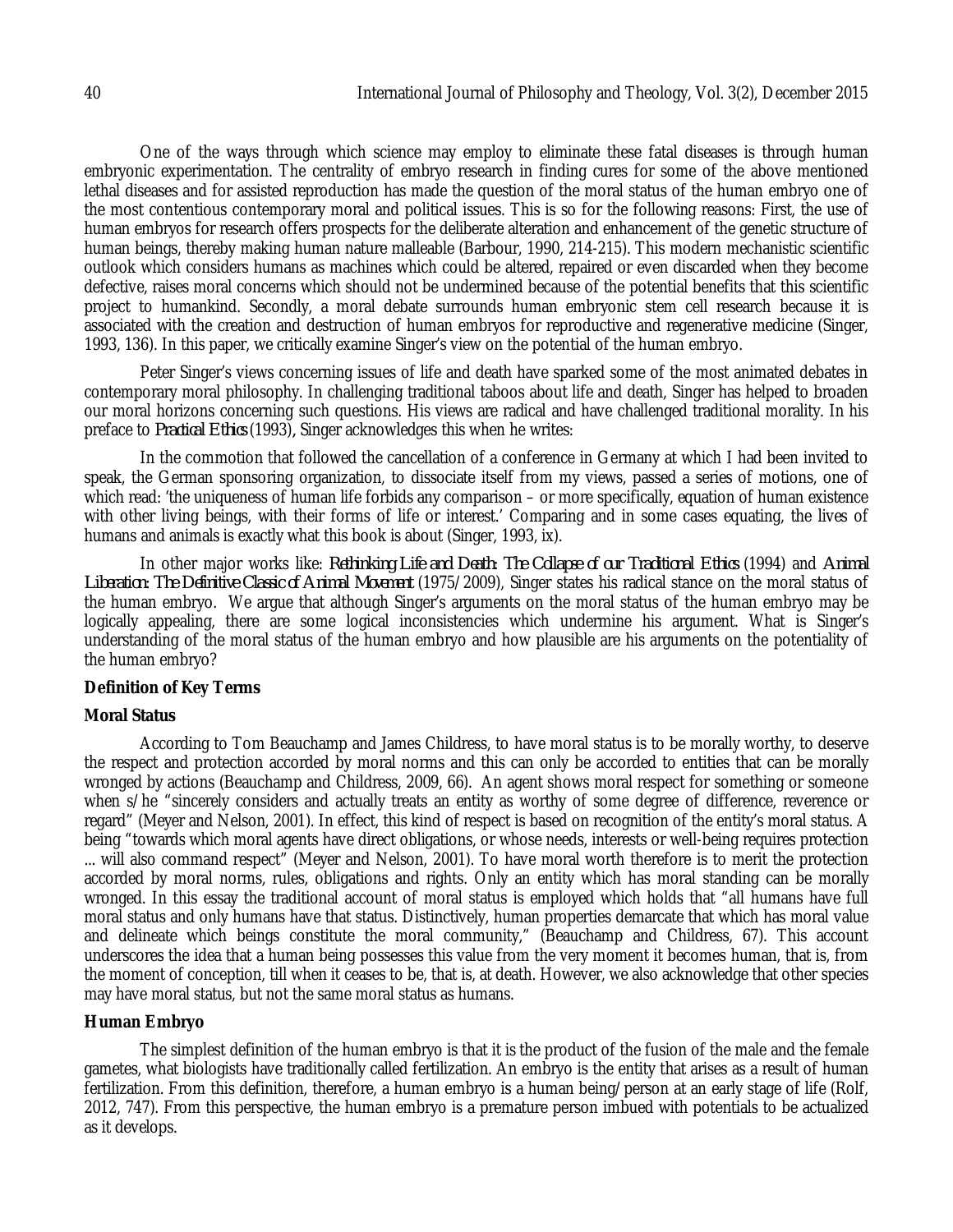## **Potentiality**

The word potentiality is derived from the word potential. Potentiality is a power in a thing to produce change or perfection. The thing in question must have the inherent possibility to receive the perfection, because the possible is something intimately connected with potentiality. For instance, a human embryo is not a mature person though it has the inherent capacity to become a person. Potentiality is not the capacity for the impossible. A stone, for example, does not see and is not capable of seeing. A log of wood is not a statue but has the capacity to become a statue. Water and air do not have this capacity. Aristotle distinguished between two types of potentiality: passive and active potentiality. The potentiality in the marble, for example, is ― "passive because the marble has the potency to receive a new form. If nothing or person acts on the marble to give it a new form, it will remain just what it was, unchanged" (Becker cited by Wade, 1985, 21-34). Hence, passive potency necessarily needs an external agent to realize its potential. Without this external agent, its potentiality will never be actualized. This is the kind of potential possessed by the sperm and the egg. If they are not fused, through fertilization, by an external agent(s), they will remain as they are. Active potentiality, on the other hand, does not need any external agent to realize its potential. The power to transform and develop into a new form, shape, or size is inherent in the thing. It has an intrinsic capacity for its selfdevelopment/self-actualization (Aristotle, 6, 1048a25).

### **Singer's Position on the Moral Status of the Human Embryo**

Singer's view on the moral status of the human embryo is influenced by his perception of the nature of the embryo. According to him, a human embryo is a cluster of cells and not an individual human being (Singer, 1994, 94). He goes further to argue that the fertilized egg, after conception, is a single cell and lacks any anatomical feature of the being that it will later become (Singer, 1993, 137). It is for this reason that Singer thinks that it is untenable to claim that this single cell marks the beginning of an individual human life. For him, it is inappropriate and scientifically indefensible to consider the cell formed immediately after conception as an embryo. This is because the cells that will eventually become the embryo are at this stage "indistinguishable from the cells that will become the placenta and amniotic sac" (Singer, 1993, 137). This view on the undifferentiated nature of the embryonic cells at this stage is plausible. This is because immediately after fertilization there is evidence that none of the cells are, at this point, destined to become a specific kind of body cell (Hershenov, 2006, 141). In fact, cells derived from the human embryo which are about five days are capable of producing all the cell types that are found in the human body (Austriaco, 2008, 6). Reasoning from this, the human embryo appears to be an obscure entity and not easily definable from a scientific point of view. But the fact that we cannot distinguish which cell will become the embryo or the placenta, or amniotic sac, is not a sufficient moral ground to deny the *conceptus* the status of a human being. We may not know for sure which cell will become the embryo or the placenta, but we are certain that human life has begun which, given a conducive environment, will develop into a mature,or even more than one, human being.

It is on this basis that Singer and other liberal thinkers like Mary Anne Warren and John Harris, are of the opinion that the human embryo is an "ambiguous entity" (Harris, 2007, 162). Though it is of the human genome, it does not qualify as a human person. From this perspective, Singer argues that a human embryo, though a human being, is not a person. He subscribes to John Locke's definition of a person as "a thinking intelligent being that has reason and reflection and can consider itself as itself, the same thinking thing, in different times and places" (Locke, 1947, 39). Based on this definition of Locke, it is difficult to maintain that a human embryo is a person. Commenting on this definition, F. Vidal says that for Locke, personal identity consists in a continuity of consciousness, "whatever substance there is…however framed, without consciousness there is no person" (Vidal, 2011, 24). From this angle, consciousness becomes an essential quality in the definition of a person. Developing this idea further, Singer writes:

The use of 'person' is itself, unfortunately, liable to mislead, since person is often used as if it meant the same as 'human being'. Yet the terms are not equivalent; there could be a person who is not a member of our species. There could also be members of our species who are not persons. The word 'person' has its origin in the Latin term for a mask worn by an actor in a classical drama. By putting on masks the actors signified that they were acting a role. Subsequently 'person' came to mean one who plays a role in life, one who is an agent. According to the *Oxford Dictionary*, one of the current meanings of the term is 'a self-conscious or rational being,' (Singer, 1993, 87).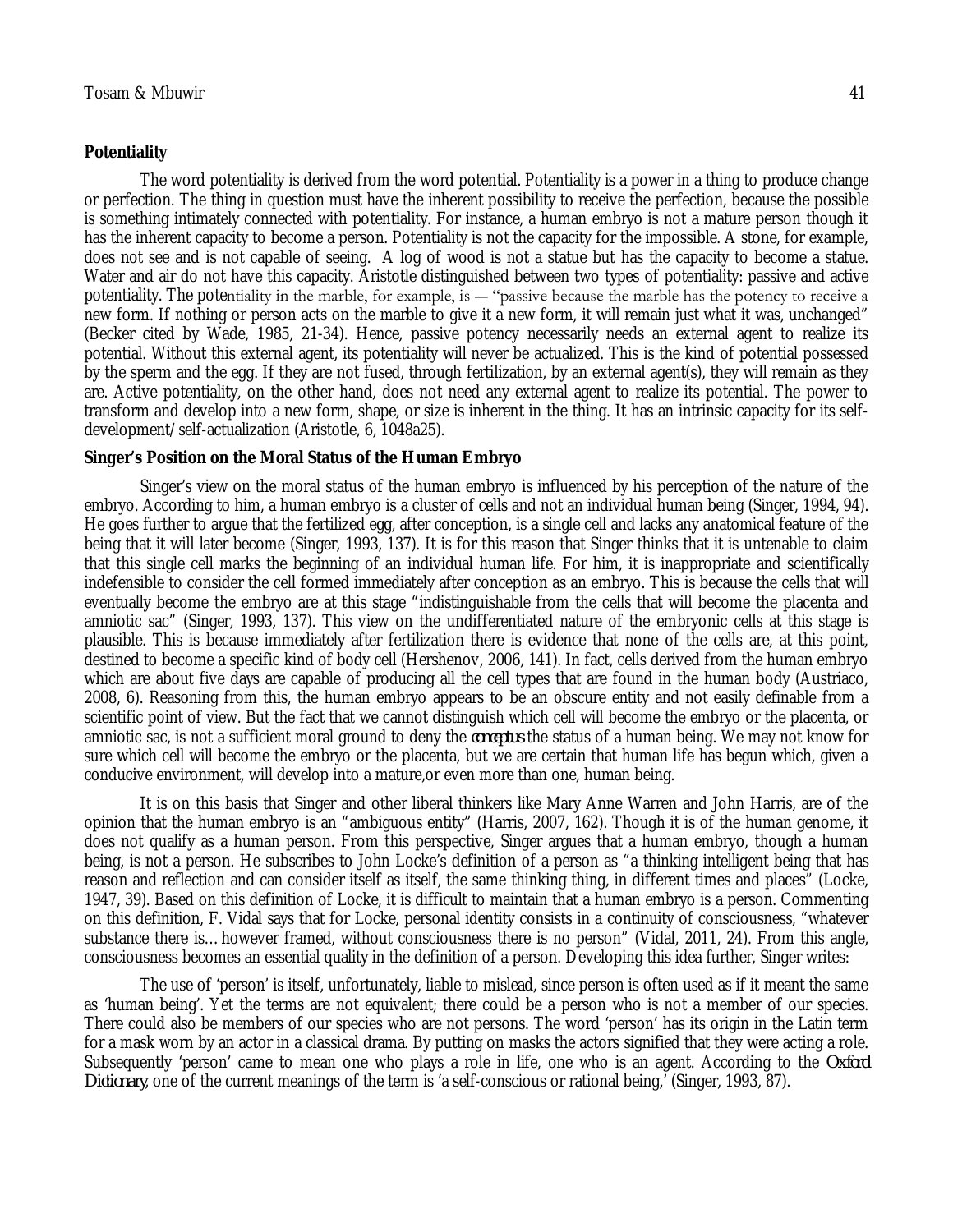Reasoning from this, he maintains that a human being and a person do not mean the same thing. Somebody could be a human being without necessarily being a person. Also, Singer maintains that it is incorrect to restrict the term 'person' only to human beings, since there are nonhuman persons. He defends this position when he claims that "in recent discussions in bioethics…, 'person' is now often used to mean a being with certain characteristics, such as rationality and self-awareness" (Singer, 1994, 180). By this, therefore, a person is not by definition only a human being. He states:

The word was introduced into philosophy by the Stoic philosopher Epictetus, who used it to mean the role one is called to play in life. It was then taken up by early Christian thinkers grabbling with the problem of understanding the doctrine of the trinity - what was the relationship between God the Father, God the Son and God the Holy Ghost? In 325 the Council of Nicaea settled the issue by saying that the trinity is one substance and three persons. But what was a person? Since neither God the Father nor the Holy Ghost was human beings, it was evident that a person did not have to be a human being (Singer, 1994, 180).

According to Singer, there are nonhuman beings in our planet who are also persons, such as the great apes (Singer, 1994, 182). It is also important to mention that Singer considers 'a human being,' as equivalent to a "member of the species *Homo* sapiens" (Singer, 1993, 85). From this, Singer concludes that an embryo conceived from human sperm and egg is a human being, but not yet a person. He says "the embryo, the later fetus, the profoundly intellectually disabled child, even the new born infant – all are indisputably members of the species *Homo* sapiens, but none are self-aware, have a sense of the future, or the capacity to relate to others" (Singer, 1993, 86). The human embryo is therefore not a human person and for this reason, it cannot be ascribed the same moral worth or rights as a person. It is for this reason that Singer is in support of embryo experimentation (Singer, 1993, 168).

The view of Singer that the human embryo is a 'pre-person' and lacks moral status is further defended in the argument about Prince Charles as a potential king and the distinction between the embryo, on the one hand, and the sperm and egg, on the other. These two arguments, as we shall show below, are supported by a certain misunderstanding of the concept of potentiality and actuality. This misinterpretation of the two concepts puts into question Singer's view on the moral status of the human embryo.

## **Singer and the Argument from Potential: Difficulties with the Argument**

According to Singer, the relationship between an embryo and a person is that of potentiality and actuality. This means that an embryo is a person in potency and not in actuality. And as a potential person, the human embryo should not be accorded equal moral worth and rights due to persons in actuality. Using the example of Prince Charles, Singer argues: "Prince Charles is a potential King of England, but he does not now have the rights of a King." And drawing from this, he concludes: "In the absence of any general inference from 'A is a potential X' to 'A has the rights of an X,' we should not accept that a potential person should have the rights of a person" (Singer, 1993, 153). This means that a human embryo as a potential person should not be treated as a person until it is one. Based on this example, Singer's judgment is to this extent convincing. A potential king and a king do not have the same rights. It is easy to see, using another example, that there is a distinction between a being in potency and a being in actuality: a seminarian, as a potential priest, does not have the rights of a priest and even from the ecclesiastical point of view; a seminarian cannot be accorded the same rights as a priest.

The difficulties with Singer's example are twofold: first, there are problems with the example itself, and second, with his interpretation of potentiality and actuality.

Firstly, the argument "Prince Charles is a potential king of England" and "the human embryo is a potential person" are two distinct arguments that do not merit the same conclusion. It is true that the two arguments involve potentiality and actuality, but not the same kind of potentiality. A careful examination of the example of Prince Charles, as a potential King, and extrapolating from this the idea that the human embryo is a potential person, raises serious difficulties. To begin with, potency is not a privation; it is a real capacity for perfection. For instance, a statue does not see and is not capable of seeing. A new born animal does not see, but has the innate power or capacity to see. Potentiality, as we have shown above, could be active or passive. Active potency is the capacity in a thing to produce some perfection; in this case, one cannot confer a perfection which one does not already possess, (*Nemodat quod non habet*), whereas passive potency is a capacity to receive perfection. In this light, Mark T. Brown observes: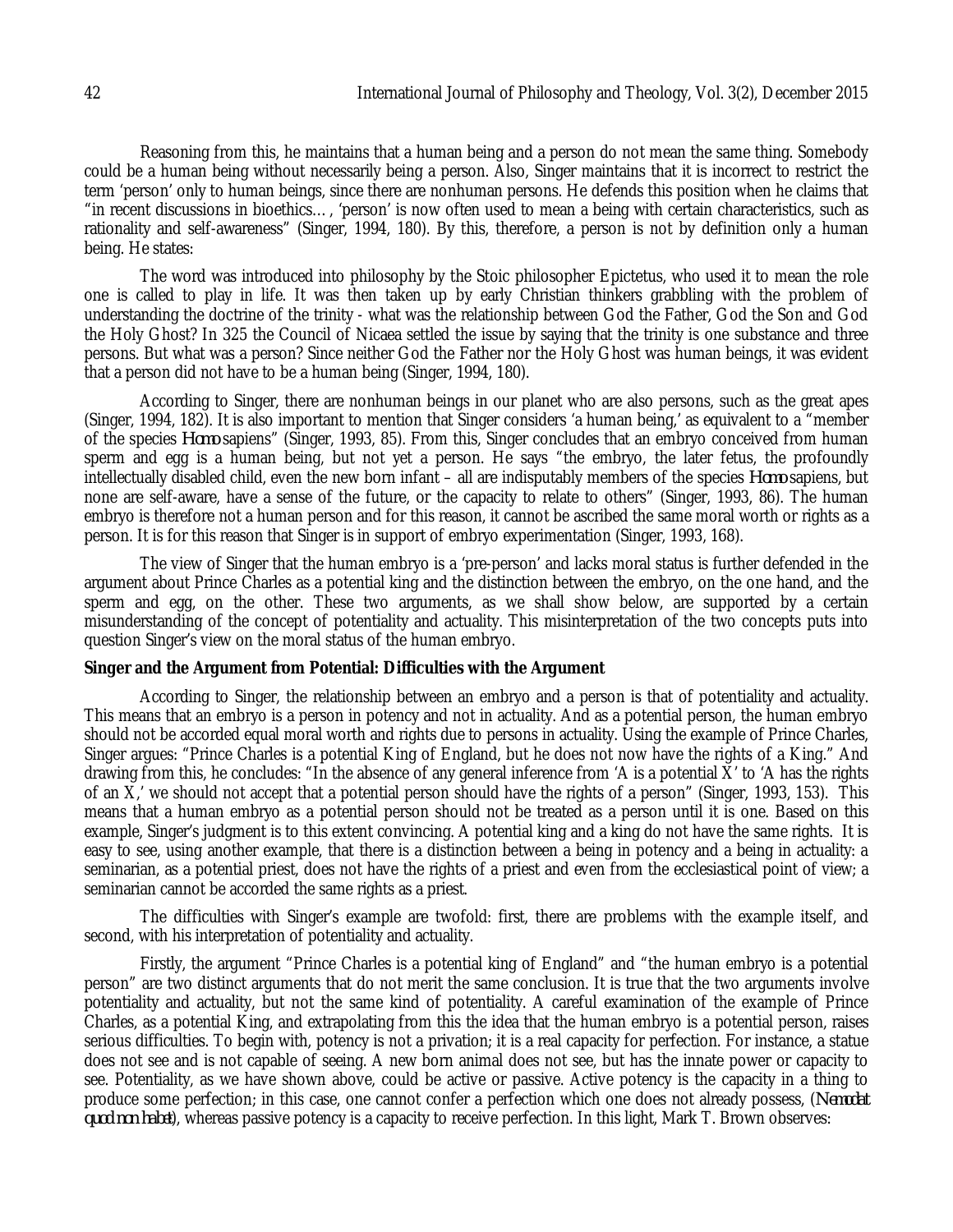#### Tosam & Mbuwir 43

Potential is active if the intrinsic properties of an individual are primary causal factors in the realization of its potential; potential is passive if the primary causal determinant of change comes from the outside, in causal factors that are properly extrinsic to the individual. Put another way, active potential drives change from within; passive potential is the consequence of outside forces (Brown, 2007, 599).

From this distinction, it is evident that the first argument advanced by Singer, about Prince Charles, makes use of passive potentiality, and is based on accidental categories, which are kingship and the loss of kingship by the present regnant. The case of the human embryo is founded on the substance or the essential nature of that entity. The potentiality involved here is active potentiality. Prince Charles is not the king of England, which means that it is not in the essential nature of Prince Charles to become King whereas it is in the essential nature of the human embryo to actualize its personhood. It is important to note that Prince Charles could refuse to assume kingship, but the human embryo cannot refuse to become a person. This does not mean that every human embryo actualizes its personhood, but rather that this perfection (personhood), is already present in it. In line with the view of the embryo possessing active potentiality as opposed to passive potentiality, J. Burgess rightly observes that "the embryo is not something that is being passively built by the process of development, with some unspecified, external ―builder controlling the assembly of embryonic components. Rather, the embryo is manufacturing itself. The organized pattern of development doesn't produce the embryo; it is produced by the embryo as a consequence of the zygote's internal, self-organizing power" (Burgess, 2008).

The development of the human embryo from potentiality to actuality is therefore, an unfolding of a potential that is inherent in it. It is an inevitable biological process of the natural capacity present from the beginning. This is not the case with Prince Charles. In this argument, Singer therefore leaves the substance for the accident and shifts the discussion from the case of active potentiality to passive potentiality which, in our view, misses the point. Thus, the example of 'Prince Charles as a potential King,' in the discussion about the human embryo as a potential person fails because the application of potentiality in the two cases is not the same. Hence, Singer shifts potentiality and actuality from the substance or essential nature of a thing, which fits with the discussion on the human embryo, to some non-essential historical sequence, like that of Prince Charles, which does not fit with the argument at hand.

Secondly, the fallacy in the example as indicated above leads to another difficulty, which is the consideration of potentiality and actuality as detachable from each other in the case of the human embryo. Singer is correct in considering potentiality as detachable from actuality in the example of Prince Charles, but not in the case of the embryo. This is because potentiality could be disconnected from actuality in the case where the causal factors to bring about the change of status are extrinsic to the entity (passive potentiality), like the case of Prince Charles. But in the case of the human embryo where the essential properties needed to bring about the change from potentiality to actuality are intrinsic in this being, from the moment it comes into being, potentiality and actuality may not be considered as detachable. This is because actuality, in this case, is the perfection of a quality that is already in an entity. Christopher Shields argues that "what is in potentiality and what is in actuality are in a way one" (Shields, 2007, 266). By this, Shields means that potency and actuality are not present in an entity, as distinct, detachable entities. They are, in reality, united.

In this case, if we argue that 'the human embryo is a potential person,' this will imply that the causal factor for personhood is already present in this being, though premature. And if this is the case, then when we say that 'a human embryo is a potential person,' it is equivalent to saying that it is 'a premature person.' This cannot be the situation if potentiality and actuality are considered as detachable categories, because when one affirms with Singer that 'Prince Charles is a potential king,' one does not mean that 'Prince Charles is a premature king.' Aristotle had maintained that the nature of a thing is what that thing is, when fully developed, (Aristotle*,* n. 2024). From this therefore, we can see a certain inherent relatedness or unity between potentiality and actuality that cannot be put asunder without misconstruing the reality, particularly when talking about the potentiality inherent in an organism's essential nature, like that of an embryo (active potentiality).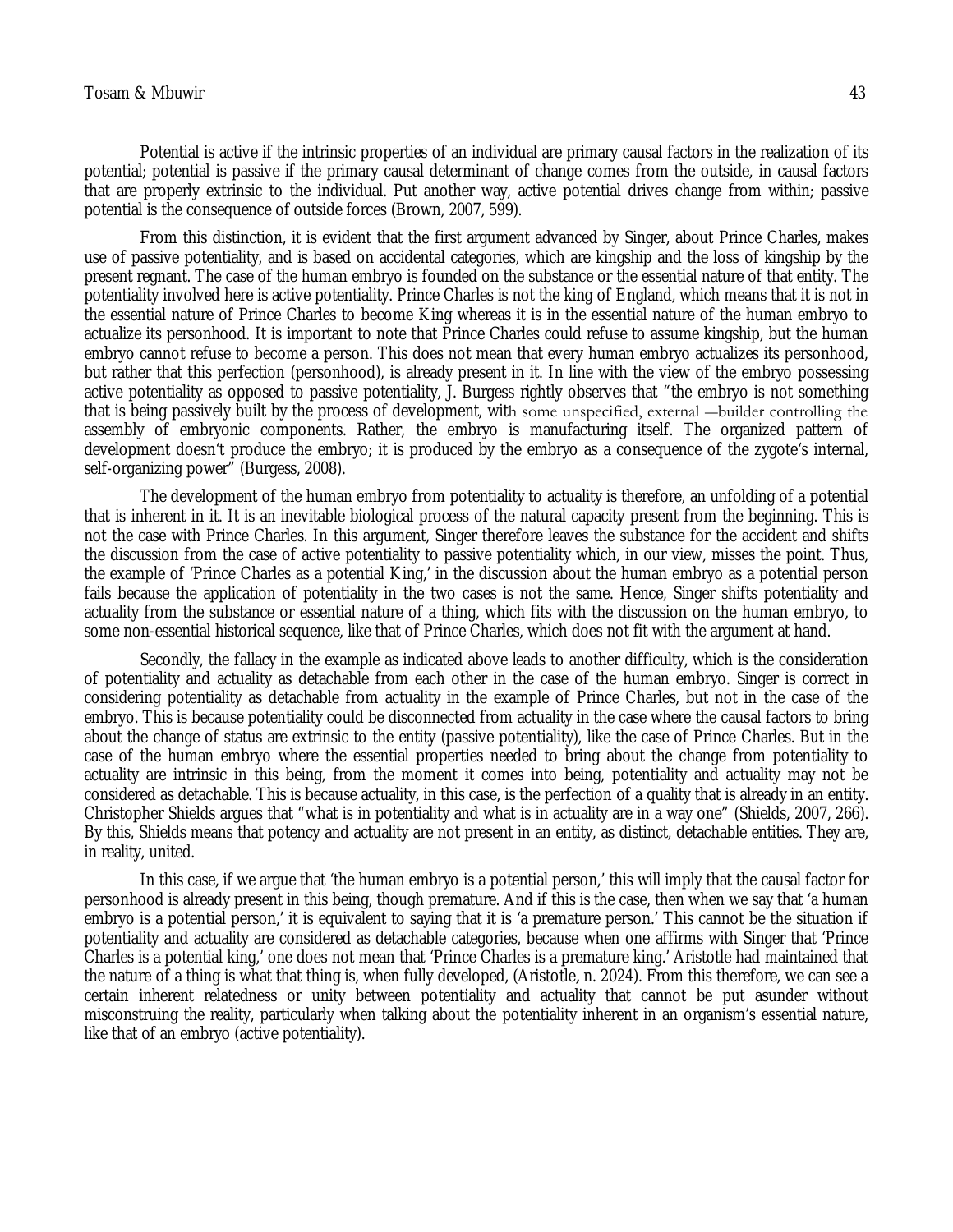## **The Potentiality of the Egg and Sperm and the Potentiality of the Embryo: Making Distinctions**

Another area of inconsistency in Singer's use of potentiality is when he attempts to make a distinction between the potentiality inherent in an embryo, on the one hand, and the potentiality in the egg and sperm, on the other, to equally develop into a person. He argues that the potential of a human embryo to develop into a person is not a "reason for treating it as sacrosanct human life" (Singer, 1994, 4). According to Singer, the potentiality of an embryo is equally inherent in an egg and sperm, "when still separate, but considered as a pair" (Singer, 1993, 159). This claim complicates the argument further. He argues:

We think that it is all right for laboratory technicians to dispose of surplus sperm and eggs, but not to discard embryos that have just been fertilized. Yet that egg and sperm could also develop into a child, given roughly the same amount of luck that an embryo would need to develop. Getting the egg and sperm to form an embryo is the easiest part of the in *vitro* fertilization process. If it is claimed that destroying an embryo does it harm because of the loss of its potential, why should we not say the same about the egg and sperm? The potential for new life is there in both cases (Singer, 1994, 98-99).

## Elsewhere, Singer contends:

The upshot of all this is that IVF has reduced the difference between what can be said about the embryo, and what can be said about the egg and sperm, when still separate, but considered as a pair. Before IVF, any normal human embryo known to us had a greater chance of becoming a child than any egg plus sperm prior to fertilization taking place. But with IVF, there is a much more modest difference in the probability of a child resulting from a 2-cell embryo in a glass dish, and the probability of a child resulting from an egg and some sperm in a glass dish. To be specific, if we assume that the laboratory's fertilization rate is 80% and its rate of pregnancy per embryo transferred is 10%, then the probability of a child resulting from an egg that has been placed in a fluid to which sperm has been added is 8%. So if the embryo is a potential person, why are not the egg-and-sperm, considered jointly, also a potential person? Yet no member of the pro-life movement wants to rescue eggs and sperm in order to save the lives of the people that they have the potential to become (Singer, 1993, 159).

To Singer, if we claim that destroying an embryo is immoral because of the potential that is inherent in it, then the same conclusion could also be arrived at when it comes to the destruction of sperm and eggs because "the potential for new life is there in both cases" (Singer, 1994, 99). He further articulates this in the following example:

Consider the following, not too improbable scenario. In the IVF laboratory, a woman's egg has been obtained. It sits in one dish on the bench. The sperm from her partner sits in an adjacent dish, ready to be mixed into the solution containing the egg. Then some bad news arrives: the woman is bleeding from the uterus, and will not be in a suitable condition to receive an embryo for at least a month. There is therefore no point in going ahead with the procedure. A laboratory assistant is told to dispose of the egg and sperm. She does so by tipping them down the sink…but a few hours later, when the assistant returns to prepare the laboratory for the next procedure, she notices that the sink is blocked. The egg and its fluid are still there, in the bottom of the sink. She is about to clear the blockage, when she realizes that the sperm has been tipped into the sink too. Quite possibly, the egg has been fertilized! Now what is she to do? Those who draw the sharp distinction between the egg-and-sperm and the embryo must hold that, while the assistant was quite entitled to pour the egg and sperm down the sink, it would be wrong to pour the blockage now (Singer, 1993, 160).

In this example, Singer highlights the potential of an egg and sperm and maintains that the difference between the egg-and-sperm and the embryo is one of degree, in relation to the probability of development into a person (Singer, 1993, 160). But even if the un-transferred in vitro embryo in the laboratory has no chance of becoming a person, it has a (higher) potential that is not possessed by the unfertilised sperm and egg. The fact that some in vitro embryos would not survive after the eight-cell stage, at least based on our current state of knowledge and technology, does not give it an equal status or potential to the sperm and egg. These are two different entities. It is logically impossible for the sperm and egg to become a potential person if fertilisation has not taken place. The analysis above shows that an embryo does not lose its inherent potential by the simple fact that its fate has been determined, that is, by the fact that it cannot survive even if transferred to a womb.

Furthermore, Singer's view on the potential for a new life inherent in the egg and sperm as highlighted above is problematic. The difficulty arises in his contention that the "egg and sperm, when still separate but considered as a pair" (Singer, 1993, 159), have the same potential as an embryo to become a person.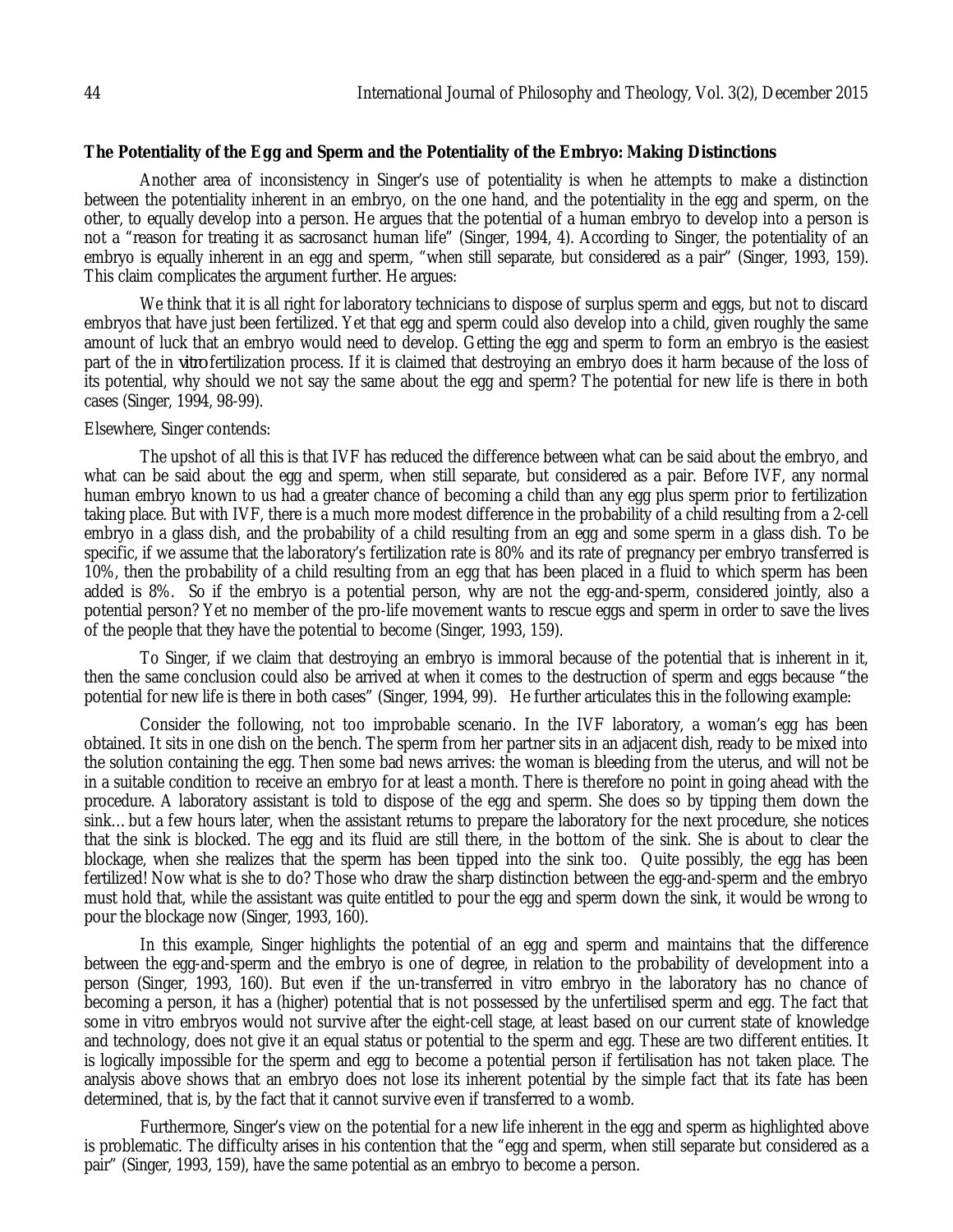## Tosam & Mbuwir 45

The above scenario begs a number of questions. For instance, what does he mean by egg and sperm still separate but considered as a pair? If by separate, Singer means an egg or sperm taken apart, then an egg and sperm prior to fertilization do not have the potentiality to become a person. An egg or sperm has no intrinsic potential to become a human being. A sperm cell cannot, no matter how favourable the environment is to its survival, develop into a human being/person. Just like a statue does not have sight and is not capable of seeing, a sperm is not a person and is not capable of becoming a person. From this basis, it is therefore inappropriate to consider a sperm cell as a potential person. It is from this perspective that Robert P. George argues that the egg and the sperm whose fusion brings into life the embryo are not distinct organisms.

Each is functionally (and genetically) identifiable as part of the male or female (potential) parent. Moreover, each gamete has only half the genetic material needed to guide the development of an immature human being toward full maturity. They are destined either to combine with an oocyte or spermatozoon and generate a new and distinct organism, or simply to die. When fertilization occurs, they do not survive; rather, their genetic material enters into the composition of a new organism (George, 2008, 23-35).

On the other hand, if by a pair, Singer means an egg and a sperm in two separate glasses in the laboratory about to be fertilized like in the above scenario, then, we still think that the potentiality for new life does not reside in this pair either, unless fertilization has taken place, be it by accident or by design. And when fertilization has taken place we no longer have an egg and sperm cell, but a new and distinct entity all together. Singer seems to be confused on this issue. This is because in his earlier work, *Practical Ethics,* published in 1993, he states another view which is inconsistent the view stated earlier:

The development of the embryo inside the female body can therefore be seen as a mere unfolding of a potential that is inherent in it…. The development of the separate egg and sperm is more difficult to regard in this way, because no further development will take place unless the couple have sexual intercourse or artificial insemination (Singer, 1993, 158).

From this, he is of the opinion that the egg and sperm, taken separately, lack the potential for further development into a human being. This also implies that even if the egg and the sperm were to be considered as a pair, there is still no potentiality for new life, unless there is fusion, either as a result of coitus or artificial insemination. Also when there is fusion, they can no longer be considered as a pair. In *Rethinking Life and Death,* published just a year later (1994), he argues: "if it is claimed that destroying an embryo does it harm because of the loss of its potential, why should we not say the same about the egg and sperm? The potential for new life is there in both cases" (Singer, 1994, 99). Taking the above claim into consideration, it can be observed that Singer is inconsistent in his argument about the potentiality of the human embryo and the potentiality of the egg and sperm. The egg and the sperm as a pair in the laboratory awaiting fertilization do not have the potentiality to become a human being. Without the fusion of the two, no further development can take place. The fusion of the human egg and sperm cell results in a developing human embryo with the inherent potential of developing into a mature person. In this case, this perfection (personhood), is not conferred from without, it is already knitted in the nature of this being. Hence, the fusion of the genetic material "of the spermatozoon and of the oocyte generates … a new, distinct, and enduring organism. Whether produced by fertilization, Somatic Cell Nuclear Transfer (SCNT), or some other cloning technique, the human embryo possesses all of the genetic material and other qualities needed to inform and organize its growth" (George, 2008, 23-35), something that is not possessed by the egg or the sperm. The location of the embryo (whether in the womb or in a petri dish) and its possibility of survival should not be used as a measure to determine its potentiality.

From the above analysis, it can be added that the human embryo is not only a potential, but an actual human being with the only difference that it is small in size, attached to a womb, and dependent on another person for its survival. If we argue that it is only a potential, but not yet an actual human being, we may have to address the question: can we talk of something as potential if it does not actually exist? For example, will the embryo grow into something else and not a human being? Human life begins at conception and from this moment, all the elements that make a full human being are present and age, size, place of residence, and rational capacity, should not be used as a condition for according them equal moral respect.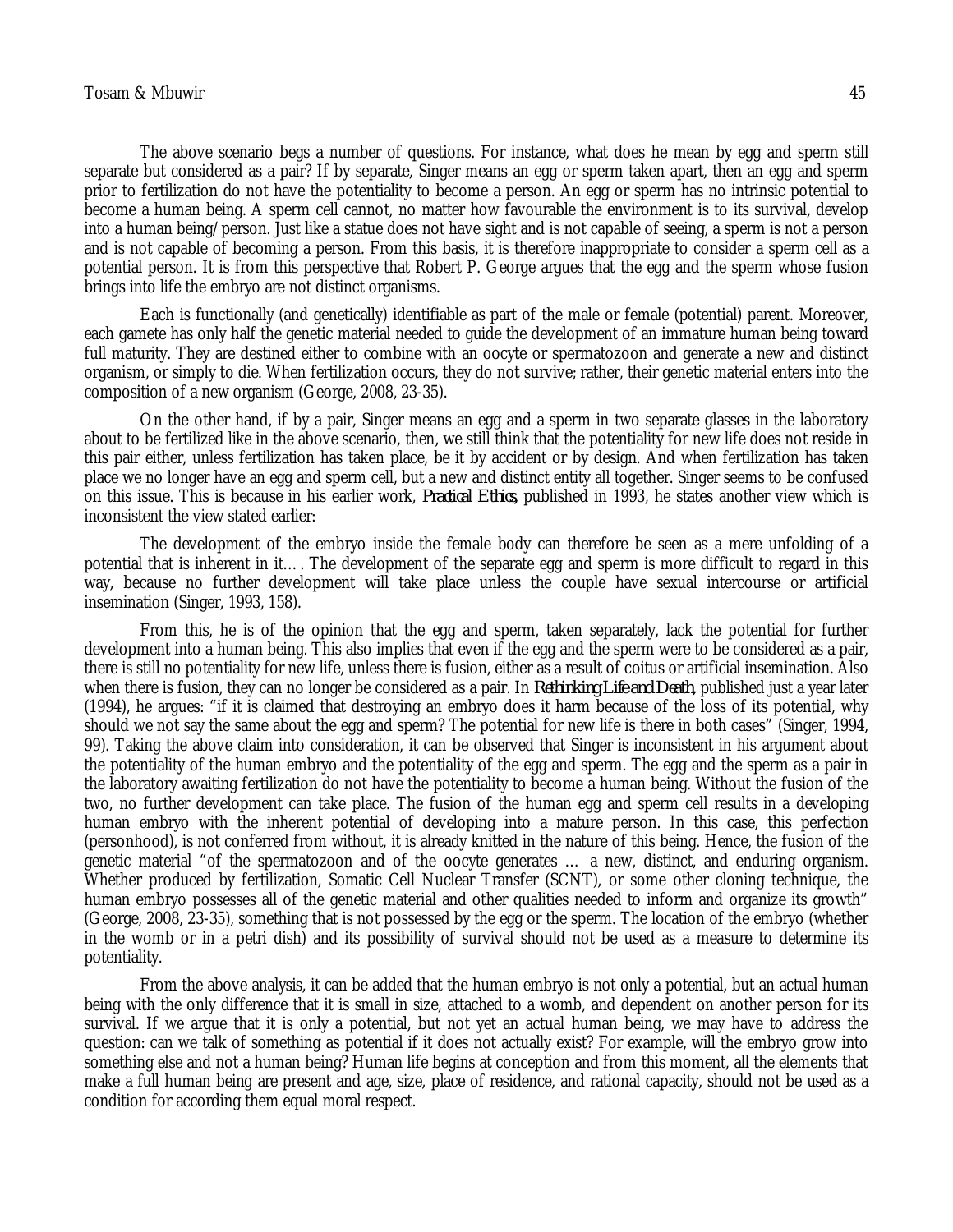From the moment of conception, the embryo controls its own development. We, rational and selfdetermined beings, have the responsibility to recognise the humanity of the embryo, ascribe equal dignity, respect, and protection to all dependent human beings and not arbitrarily define them in and out of humanity/personhood as we see fit or depending on what interest or benefit we may have for its use. In the same vein, George argues that if we maintain that human embryos "do not deserve full respect, one must suppose that not every human being deserves full respect. And to do that, one must hold that those human beings who warrant full respect deserve it not by virtue of the kind of entity they are, but, rather, because of some acquired characteristic that some human beings (or human beings at some stages) have and others do not, and which some human beings have in greater degree than others do" (George, 2008, 23-35).

There is no doubt from the above analysis that Singer's use of the concept of potentiality is replete with logical inconsistencies and contradictions. *The President's Council on Bioethics* has pointed out the confusion that characterizes the use of the concept of potential, especially as applied to the human embryo. The members of the council state that human embryos are more than ―mere cells. According to the Council,

Misunderstanding the meaning of potentialities and, specifically, the difference between a —being-on-the-way (such as a developing human embryo) and a pile of raw materials', which has no definite potential and which might become anything at all. The suggestion that extracorporeal embryos are not yet individual human organisms-on-theway, but rather special human cells that acquire only through implantation the potential to become individual human organisms-on-the-way, rests on a misunderstanding of the meaning and significance of potentiality. An embryo is, by definition and by its nature, potentially a fully developed human person; its potential for maturation is a characteristic it actually has, and from the start. The fact that embryos have been created outside their natural environment – which is to say, outside the woman's body – and are therefore limited in their ability to realize their natural capacities, does not affect either the potential or the moral status of the beings themselves. A bird forced to live in a cage its entire life may never learn to fly. But this does not mean that it is less of a bird, or that it lacks the immanent potentiality to fly on feathered wings. It means only that a caged bird-like an in vitro human embryo – has been deprived of its proper environment. There may, of course, be good human reasons to create embryos outside their natural environments – most obviously, to aid infertile couples. But doing so does not obliterate the moral status of the embryos themselves (*President's Council on Bioethics, 2002*).

The potentiality of the human embryo cannot be equated to the potentiality of the egg and sperm whether the embryo is conceived naturally or artificially and destined for destruction. The confusion arises from a misinterpretation of the term 'potentiality.' When we use the term potential without taking into consideration the distinction between passive and active potentiality, this misunderstanding is likely to occur.

## **Conclusion**

The aim of this paper was to critically appraise Singer's argument on the moral status of the human embryo as seen from his use of the concept of potentiality. From our analysis, it is not clear that his position on the moral status of the human embryo is as a result of a misinterpretation of the metaphysical notion of potentiality and actuality. There are two senses of the term, passive and active potentiality, which Singer does not take into consideration in his analysis. The sperm and the egg merely possess passive potential. It is logically impossible for the sperm and egg to become a potential person if fertilisation has not taken place. Even in the case of the in vitro embryo, the human embryo does not lose its inherent potential to become a mature person by the mere fact that its fate has been determined by the fact that it cannot survive even if transferred into a womb. The embryo controls its own development from within; it needs no external builder or organizer for it to realise its potential. The sperm and egg have "only half the genetic material needed to guide the development of an immature human being toward full maturity" (George, 2008, 23-35) and without an external agent, fertilization will not occur for them to realize their potential.

From this analysis, one can therefore say that if the concept of potentiality and actuality are considered as categories that are undetachable from one another, and if these categories are considered intrinsic to the embryo's nature from the very moment that it comes into being, then the following conclusion may be drawn: That the human embryo is a premature person and should be accorded the same moral status and protection enjoyed by mature persons. Moral status should be attributed to all persons irrespective of their condition, age, size or developmental stage.